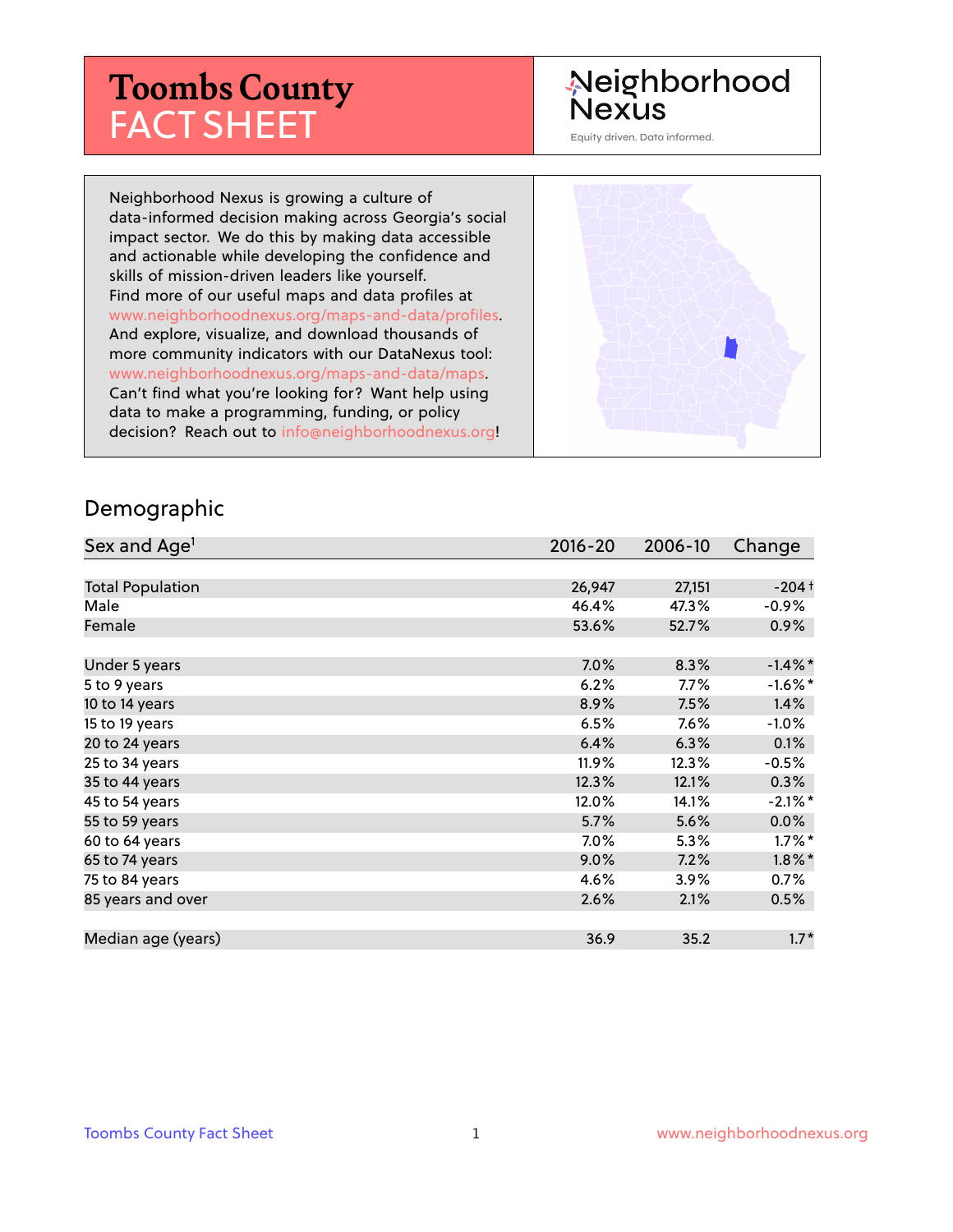# Demographic, continued...

| Race <sup>2</sup>                                            | $2016 - 20$ | 2006-10 | Change     |
|--------------------------------------------------------------|-------------|---------|------------|
| <b>Total population</b>                                      | 26,947      | 27,151  | $-204+$    |
| One race                                                     | 97.2%       | 98.6%   | $-1.4\%$ * |
| White                                                        | 65.7%       | 68.3%   | $-2.5%$    |
| <b>Black or African American</b>                             | 25.9%       | 25.0%   | $0.9\%$ *  |
| American Indian and Alaska Native                            | 0.0%        | 0.6%    | $-0.6%$    |
| Asian                                                        | 0.7%        | 0.5%    | 0.2%       |
| Native Hawaiian and Other Pacific Islander                   | 0.0%        | 0.0%    | 0.0%       |
| Some other race                                              | 4.8%        | 4.2%    | 0.7%       |
| Two or more races                                            | 2.8%        | 1.4%    | $1.4\%$ *  |
| Race alone or in combination with other race(s) <sup>3</sup> | $2016 - 20$ | 2006-10 | Change     |
| Total population                                             | 26,947      | 27,151  | $-204+$    |
| White                                                        | 68.5%       | 69.4%   | $-0.9%$    |
| <b>Black or African American</b>                             | 26.9%       | 25.6%   | $1.4\%$ *  |
| American Indian and Alaska Native                            | 0.6%        | 1.4%    | $-0.7%$    |
| Asian                                                        | 1.0%        | 0.9%    | 0.1%       |
| Native Hawaiian and Other Pacific Islander                   | 0.1%        | 0.0%    | 0.1%       |
| Some other race                                              | 6.0%        | 4.2%    | 1.7%       |
| Hispanic or Latino and Race <sup>4</sup>                     | $2016 - 20$ | 2006-10 | Change     |
| <b>Total population</b>                                      | 26,947      | 27,151  | $-204+$    |
| Hispanic or Latino (of any race)                             | 11.6%       | 11.1%   | $0.5%$ †   |
| Not Hispanic or Latino                                       | 88.4%       | 88.9%   | $-0.5%$ †  |
| White alone                                                  | 59.8%       | 61.5%   | $-1.7%$ *  |
| Black or African American alone                              | 25.6%       | 24.8%   | 0.8%       |
| American Indian and Alaska Native alone                      | 0.0%        | 0.1%    | $-0.1%$    |
| Asian alone                                                  | 0.7%        | 0.5%    | 0.2%       |
| Native Hawaiian and Other Pacific Islander alone             | 0.0%        | 0.0%    | 0.0%       |
| Some other race alone                                        | 0.6%        | 0.7%    | $-0.2%$    |
| Two or more races                                            | 1.7%        | 1.2%    | 0.5%       |
| U.S. Citizenship Status <sup>5</sup>                         | $2016 - 20$ | 2006-10 | Change     |
| Foreign-born population                                      | 1,477       | 1,654   | $-177$     |
| Naturalized U.S. citizen                                     | 30.2%       | 30.7%   | $-0.5%$    |
| Not a U.S. citizen                                           | 69.8%       | 69.3%   | 0.5%       |
|                                                              |             |         |            |
| Citizen, Voting Age Population <sup>6</sup>                  | $2016 - 20$ | 2006-10 | Change     |
| Citizen, 18 and over population                              | 18,838      | 18,484  | 354        |
| Male                                                         | 45.3%       | 45.7%   | $-0.4%$    |
| Female                                                       | 54.7%       | 54.3%   | 0.4%       |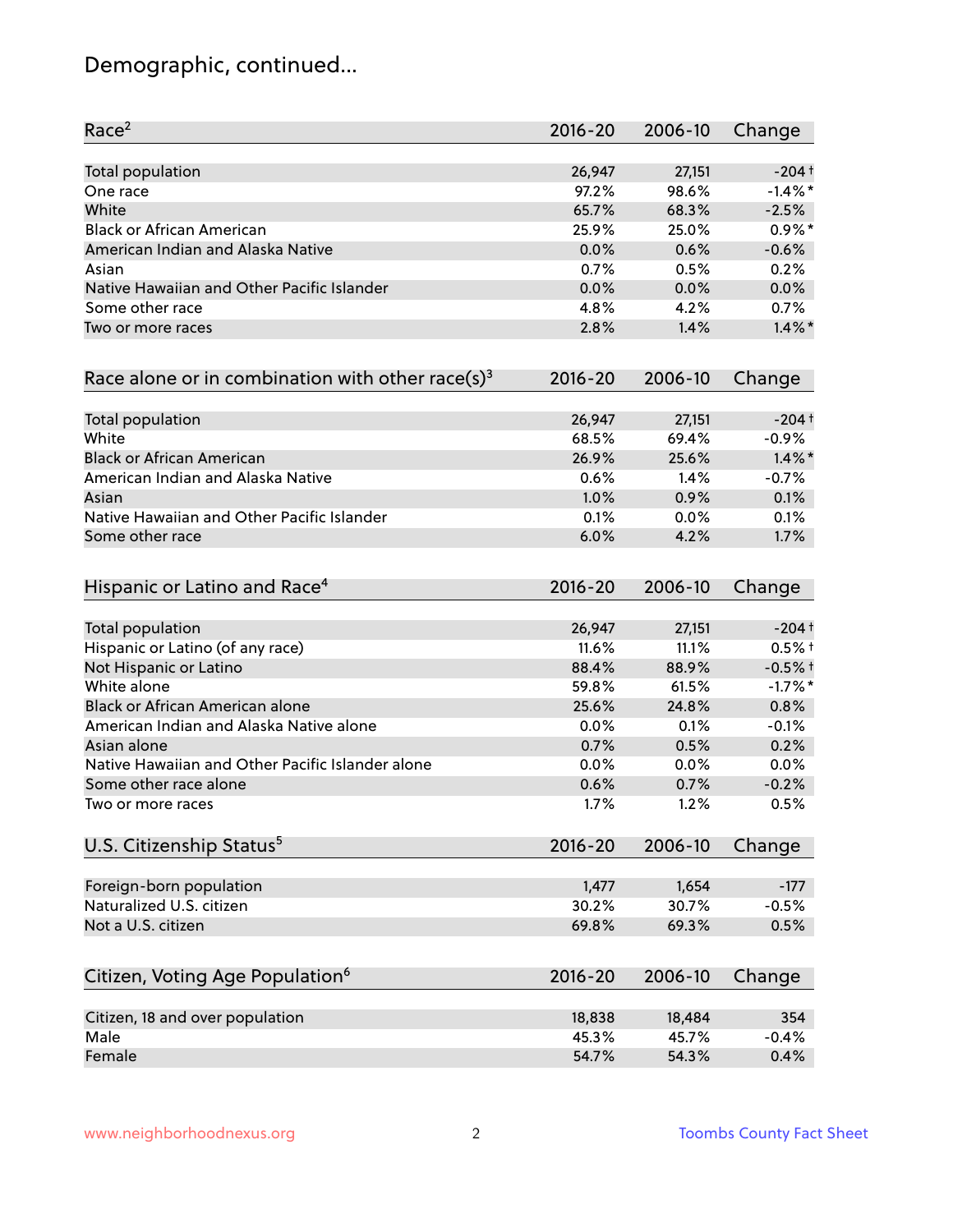#### Economic

| Income <sup>7</sup>                                 | $2016 - 20$ | 2006-10 | Change     |
|-----------------------------------------------------|-------------|---------|------------|
|                                                     |             |         |            |
| All households                                      | 9,792       | 10,077  | $-285$     |
| Less than \$10,000                                  | 10.8%       | 13.5%   | $-2.7%$    |
| \$10,000 to \$14,999                                | 6.3%        | 10.2%   | $-3.8\%$ * |
| \$15,000 to \$24,999                                | 14.3%       | 17.8%   | $-3.4%$    |
| \$25,000 to \$34,999                                | 12.2%       | 11.3%   | 0.9%       |
| \$35,000 to \$49,999                                | 15.3%       | 12.8%   | 2.5%       |
| \$50,000 to \$74,999                                | 13.1%       | 15.3%   | $-2.2%$    |
| \$75,000 to \$99,999                                | 9.0%        | 7.5%    | 1.5%       |
| \$100,000 to \$149,999                              | 11.6%       | 8.7%    | $2.9\%$ *  |
| \$150,000 to \$199,999                              | 5.4%        | 1.6%    | $3.8\%$ *  |
| \$200,000 or more                                   | 1.8%        | 1.4%    | 0.4%       |
| Median household income (dollars)                   | 41,244      | 31,635  | 9,609*     |
| Mean household income (dollars)                     | 65,244      | 46,930  | 18,313*    |
| With earnings                                       | 69.7%       | 73.5%   | $-3.8%$    |
| Mean earnings (dollars)                             | 68,803      | 48,912  | 19,891*    |
| <b>With Social Security</b>                         | 38.1%       | 30.6%   | $7.4\%$ *  |
| Mean Social Security income (dollars)               | 19,118      | 13,505  | $5,613*$   |
| With retirement income                              | 17.3%       | 14.6%   | 2.7%       |
| Mean retirement income (dollars)                    | 36,550      | 23,169  | 13,381*    |
| With Supplemental Security Income                   | $9.3\%$     | 5.6%    | $3.6\%$ *  |
| Mean Supplemental Security Income (dollars)         | 10,146      | 5,821   | 4,325*     |
| With cash public assistance income                  | 2.2%        | 1.8%    | 0.5%       |
| Mean cash public assistance income (dollars)        | 2,501       | 4,295   | $-1,795$   |
| With Food Stamp/SNAP benefits in the past 12 months | 21.1%       | 19.9%   | 1.2%       |
|                                                     |             |         |            |
| Families                                            | 6,458       | 6,812   | $-354$     |
| Less than \$10,000                                  | 7.7%        | 8.7%    | $-1.0%$    |
| \$10,000 to \$14,999                                | 3.3%        | 6.0%    | $-2.7%$    |
| \$15,000 to \$24,999                                | 9.7%        | 16.0%   | $-6.4\%$ * |
| \$25,000 to \$34,999                                | 11.1%       | 10.6%   | 0.5%       |
| \$35,000 to \$49,999                                | 16.8%       | 13.8%   | 3.0%       |
| \$50,000 to \$74,999                                | 14.0%       | 18.2%   | $-4.2%$    |
| \$75,000 to \$99,999                                | 12.4%       | 9.4%    | 3.0%       |
| \$100,000 to \$149,999                              | 14.5%       | 12.9%   | 1.6%       |
| \$150,000 to \$199,999                              | 7.9%        | 2.4%    | $5.6\%$ *  |
| \$200,000 or more                                   | 2.6%        | 1.9%    | 0.7%       |
| Median family income (dollars)                      | 54,474      | 44,266  | 10,208*    |
| Mean family income (dollars)                        | 81,199      | 57,066  | 24,133*    |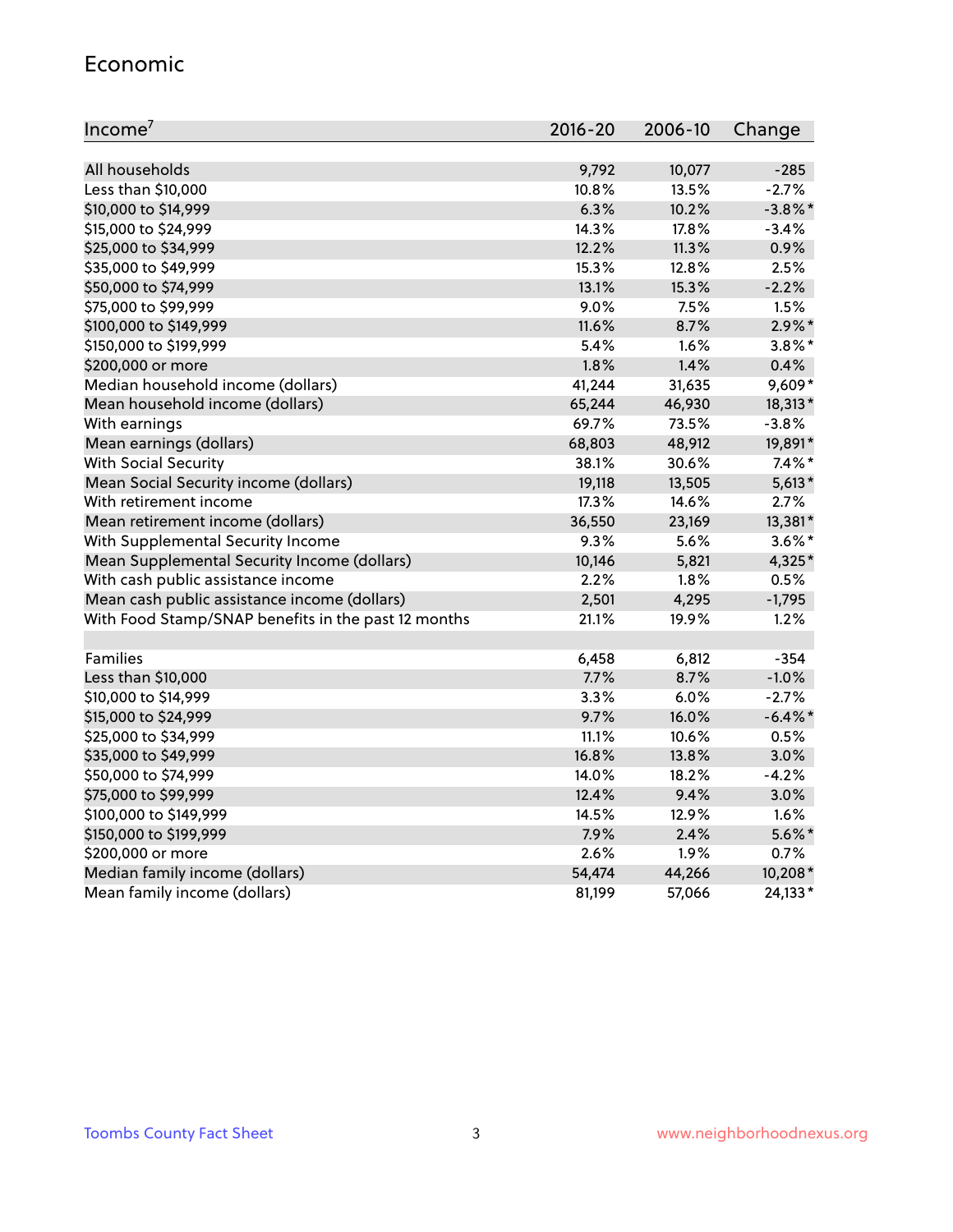### Economic, continued...

| Income, continued <sup>8</sup>                                        | $2016 - 20$ | 2006-10 | Change      |
|-----------------------------------------------------------------------|-------------|---------|-------------|
|                                                                       |             |         |             |
| Nonfamily households                                                  | 3,334       | 3,265   | 69          |
| Median nonfamily income (dollars)                                     | 24,002      | 17,582  | $6,420*$    |
| Mean nonfamily income (dollars)                                       | 33,188      | 24,697  | 8,491*      |
| Median earnings for workers (dollars)                                 | 30,076      | 23,606  | $6,470*$    |
| Median earnings for male full-time, year-round workers                | 40,910      | 35,335  | $5,575*$    |
| (dollars)                                                             |             |         |             |
| Median earnings for female full-time, year-round workers<br>(dollars) | 31,250      | 26,893  | $4,357*$    |
| Per capita income (dollars)                                           | 24,797      | 17,974  | $6,823*$    |
|                                                                       |             |         |             |
| Families and People Below Poverty Level <sup>9</sup>                  | $2016 - 20$ | 2006-10 | Change      |
|                                                                       |             |         |             |
| <b>All families</b>                                                   | 16.4%       | 20.3%   | $-3.9%$     |
| With related children under 18 years                                  | 26.2%       | 28.5%   | $-2.3%$     |
| With related children under 5 years only                              | 20.3%       | 34.7%   | $-14.4%$    |
| Married couple families                                               | 7.2%        | 12.0%   | $-4.7%$     |
| With related children under 18 years                                  | 12.2%       | 18.0%   | $-5.8%$     |
| With related children under 5 years only                              | 0.0%        | 27.3%   | $-27.3%$    |
| Families with female householder, no husband present                  | 43.9%       | 48.8%   | $-4.9%$     |
| With related children under 18 years                                  | 53.2%       | 57.4%   | $-4.2%$     |
| With related children under 5 years only                              | 38.4%       | 77.2%   | $-38.8%$    |
|                                                                       |             |         |             |
| All people                                                            | 20.7%       | 25.7%   | $-5.0%$     |
| Under 18 years                                                        | 28.8%       | 34.7%   | $-5.9%$     |
| Related children under 18 years                                       | 28.5%       | 34.6%   | $-6.1%$     |
| Related children under 5 years                                        | 28.6%       | 41.0%   | $-12.4\%$ * |
| Related children 5 to 17 years                                        | 28.5%       | 32.0%   | $-3.6%$     |
| 18 years and over                                                     | 17.9%       | 22.2%   | $-4.3\%$ *  |
| 18 to 64 years                                                        | 19.6%       | 22.3%   | $-2.7%$     |
| 65 years and over                                                     | 11.5%       | 21.7%   | $-10.2\%$ * |
| People in families                                                    | 17.6%       | 23.1%   | $-5.5%$     |
| Unrelated individuals 15 years and over                               | 35.9%       | 38.6%   | $-2.7%$     |
|                                                                       |             |         |             |
| Non-Hispanic white people                                             | 12.0%       | 17.1%   | $-5.1%$     |
| Black or African-American people                                      | 30.7%       | 38.2%   | $-7.5%$     |
| Asian people                                                          | $0.0\%$     | 0.0%    | 0.0%        |
| Hispanic or Latino people                                             | 42.8%       | 43.7%   | $-0.9%$     |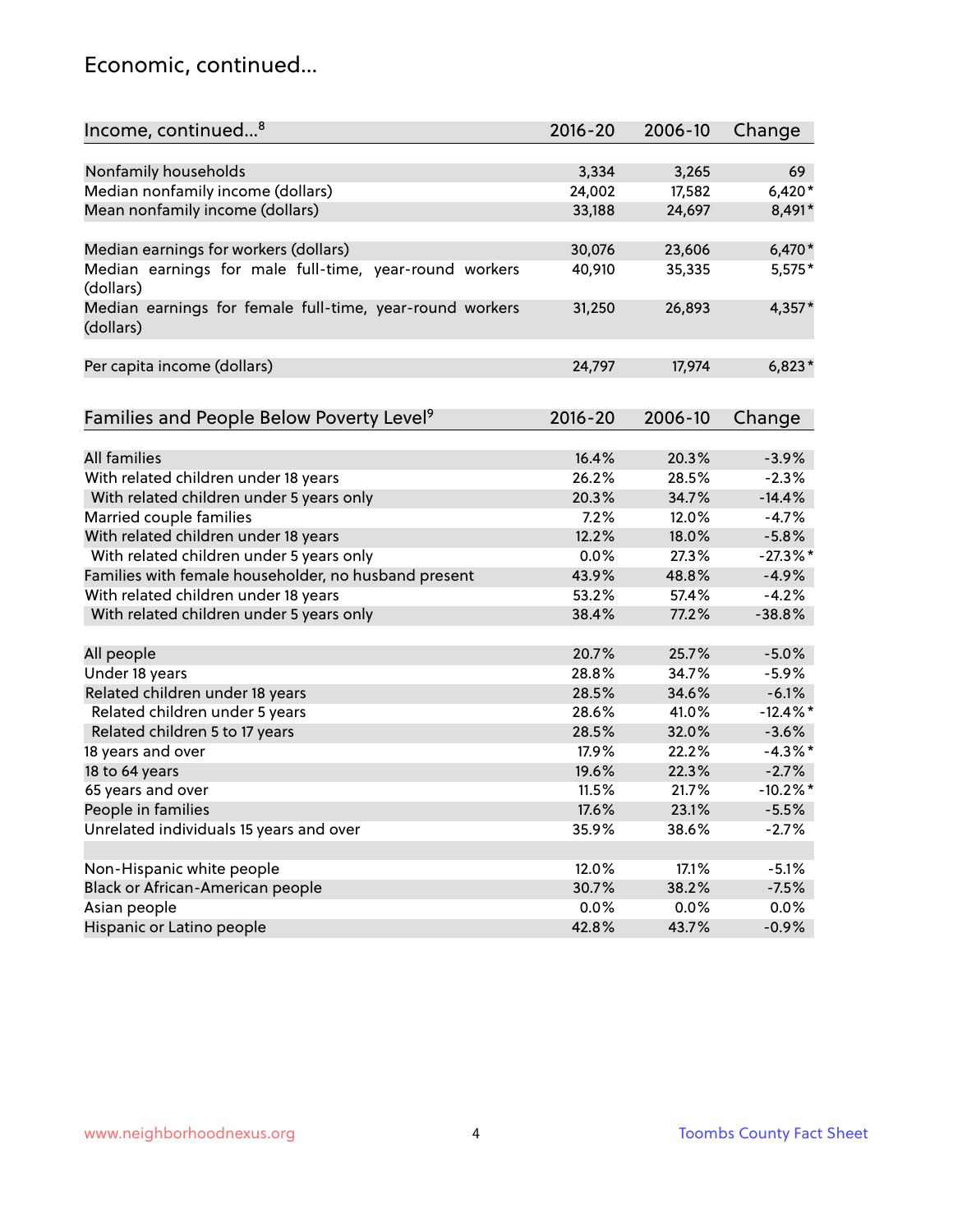# Employment

| Employment Status <sup>10</sup>                                                               | 2010        | 2020    | Change    |
|-----------------------------------------------------------------------------------------------|-------------|---------|-----------|
| In Labor Force                                                                                | 12,081      | 12,303  | 12,303    |
| <b>Unemployment Rate</b>                                                                      | 6.6%        | 12.3%   | $-5.7%$   |
|                                                                                               |             |         |           |
| Industry <sup>11</sup>                                                                        | $2016 - 20$ | 2006-10 | Change    |
| Civilian employed population 16 years and over                                                | 10,415      | 10,962  | $-547$    |
| Agriculture, forestry, fishing and hunting, and mining                                        | 7.7%        | 6.8%    | 0.9%      |
| Construction                                                                                  | 7.0%        | 8.0%    | $-1.0%$   |
| Manufacturing                                                                                 | 10.9%       | 11.1%   | $-0.2%$   |
| Wholesale trade                                                                               | 2.8%        | 4.7%    | $-1.8%$   |
| Retail trade                                                                                  | 10.6%       | 12.1%   | $-1.5%$   |
| Transportation and warehousing, and utilities                                                 | 7.2%        | 5.5%    | 1.6%      |
| Information                                                                                   | 0.7%        | 0.9%    | $-0.2%$   |
| Finance and insurance, and real estate and rental and leasing                                 | 3.8%        | 3.1%    | 0.7%      |
| Professional, scientific, and management, and administrative<br>and waste management services | 5.9%        | 5.9%    | 0.0%      |
| Educational services, and health care and social assistance                                   | 23.7%       | 24.3%   | $-0.6%$   |
| Arts, entertainment, and recreation, and accommodation and<br>food services                   | 7.0%        | 5.2%    | 1.8%      |
| Other services, except public administration                                                  | 5.0%        | 4.8%    | 0.2%      |
| Public administration                                                                         | 7.7%        | 7.6%    | 0.1%      |
| Occupation <sup>12</sup>                                                                      | $2016 - 20$ | 2006-10 | Change    |
|                                                                                               |             |         |           |
| Civilian employed population 16 years and over                                                | 10,415      | 10,962  | $-547$    |
| Management, business, science, and arts occupations                                           | 25.3%       | 28.3%   | $-3.0%$   |
| Service occupations                                                                           | 19.2%       | 17.1%   | 2.1%      |
| Sales and office occupations                                                                  | 21.0%       | 24.0%   | $-2.9%$   |
| Natural<br>construction,<br>and<br>maintenance<br>resources,<br>occupations                   | 14.3%       | 17.4%   | $-3.1%$   |
| Production, transportation, and material moving occupations                                   | 20.2%       | 13.3%   | $6.9\%$ * |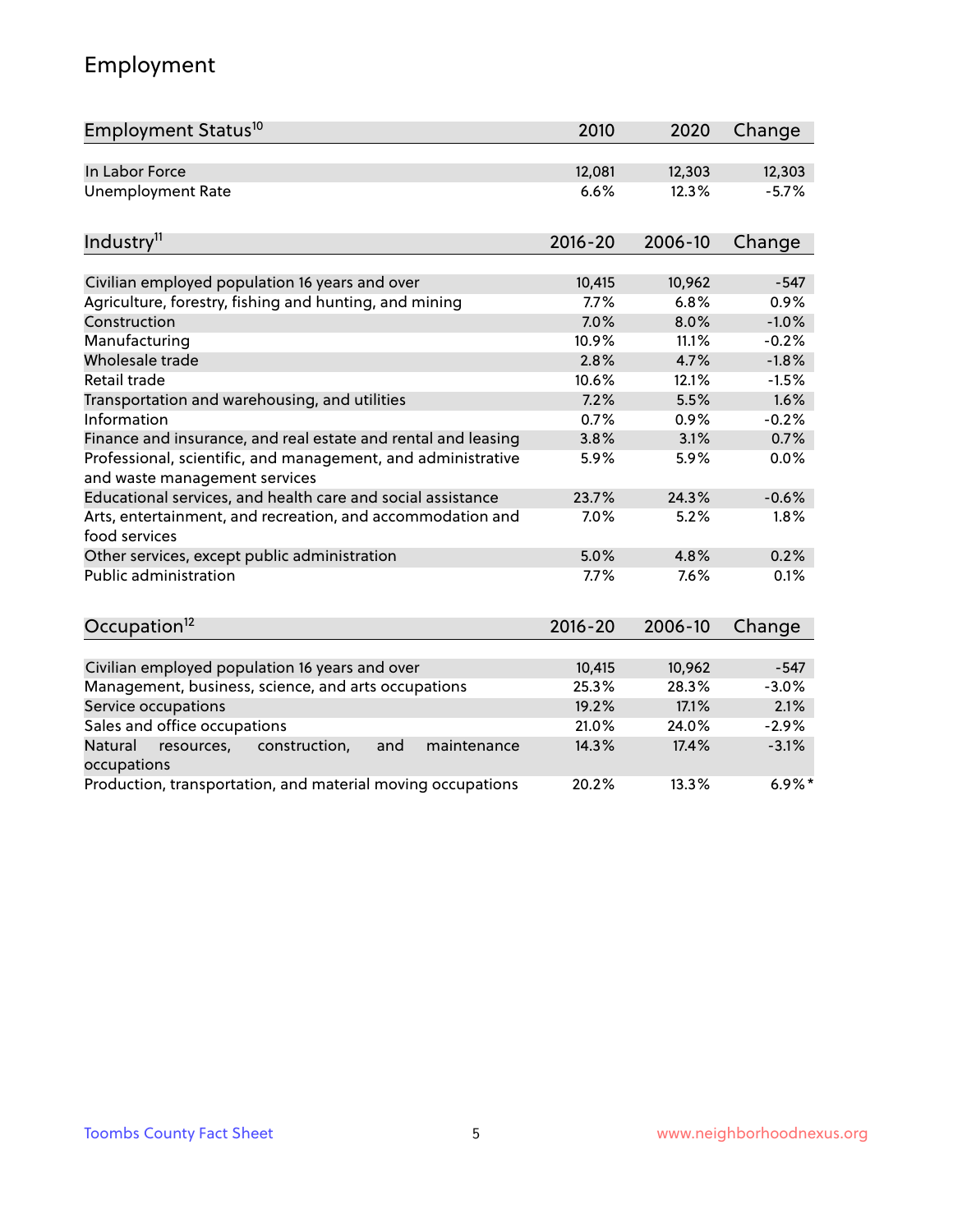# Employment, continued...

| Class of Worker <sup>13</sup>                          | $2016 - 20$ | 2006-10 | Change   |
|--------------------------------------------------------|-------------|---------|----------|
| Civilian employed population 16 years and over         | 10,415      | 10,962  | $-547$   |
| Private wage and salary workers                        | 72.8%       | 75.1%   | $-2.3%$  |
| Government workers                                     | 21.0%       | 18.4%   | 2.7%     |
| Self-employed in own not incorporated business workers | 6.0%        | 6.5%    | $-0.5%$  |
| Unpaid family workers                                  | 0.1%        | 0.0%    | 0.1%     |
|                                                        |             |         |          |
| Job Flows <sup>14</sup>                                | 2019        | 2010    | Change   |
| Total Jobs in county                                   | 11,944      | 10,646  | 1,298    |
| Held by residents of county                            | 44.2%       | 46.7%   | $-2.5%$  |
|                                                        | 55.8%       | 53.3%   | 2.5%     |
| Held by non-residents of county                        |             |         |          |
| Jobs by Industry Sector <sup>15</sup>                  | 2019        | 2010    | Change   |
| Total Jobs in county                                   | 11,944      | 10,646  | 1,298    |
| Goods Producing sectors                                | 21.8%       | 20.7%   | 1.1%     |
| Trade, Transportation, and Utilities sectors           | 21.3%       | 24.7%   | $-3.4%$  |
| All Other Services sectors                             | 56.9%       | 54.6%   | 2.3%     |
|                                                        |             |         |          |
| Total Jobs in county held by county residents          | 5,283       | 4,976   | 307      |
| <b>Goods Producing sectors</b>                         | 23.6%       | 20.4%   | 3.1%     |
| Trade, Transportation, and Utilities sectors           | 16.7%       | 18.9%   | $-2.1%$  |
| All Other Services sectors                             | 59.7%       | 60.7%   | $-1.0%$  |
| Jobs by Earnings <sup>16</sup>                         | 2019        | 2010    | Change   |
|                                                        |             |         |          |
| Total Jobs in county                                   | 11,944      | 10,646  | 1,298    |
| Jobs with earnings \$1250/month or less                | 26.4%       | 31.4%   | $-5.0%$  |
| Jobs with earnings \$1251/month to \$3333/month        | 44.6%       | 47.1%   | $-2.5%$  |
| Jobs with earnings greater than \$3333/month           | 29.0%       | 21.5%   | 7.5%     |
|                                                        |             |         |          |
| Total Jobs in county held by county residents          | 5,283       | 4,976   | 307      |
| Jobs with earnings \$1250/month or less                | 25.9%       | 32.0%   | $-6.1%$  |
| Jobs with earnings \$1251/month to \$3333/month        | 46.3%       | 47.9%   | $-1.6\%$ |
| Jobs with earnings greater than \$3333/month           | 27.8%       | 20.1%   | 7.7%     |
|                                                        |             |         |          |
| Jobs by Age of Worker <sup>17</sup>                    | 2019        | 2010    | Change   |
| Total Jobs in county                                   | 11,944      | 10,646  | 1,298    |
| Jobs with workers age 29 or younger                    | 24.0%       | 22.5%   | 1.5%     |
| Jobs with workers age 30 to 54                         | 52.2%       | 59.0%   | $-6.7%$  |
| Jobs with workers age 55 or older                      |             | 18.5%   |          |
|                                                        | 23.8%       |         | 5.3%     |
| Total Jobs in county held by county residents          | 5,283       | 4,976   | 307      |
| Jobs with workers age 29 or younger                    | 21.1%       | 20.7%   | 0.4%     |
| Jobs with workers age 30 to 54                         | 53.3%       | 58.5%   | $-5.2%$  |
| Jobs with workers age 55 or older                      | 25.6%       | 20.8%   | 4.8%     |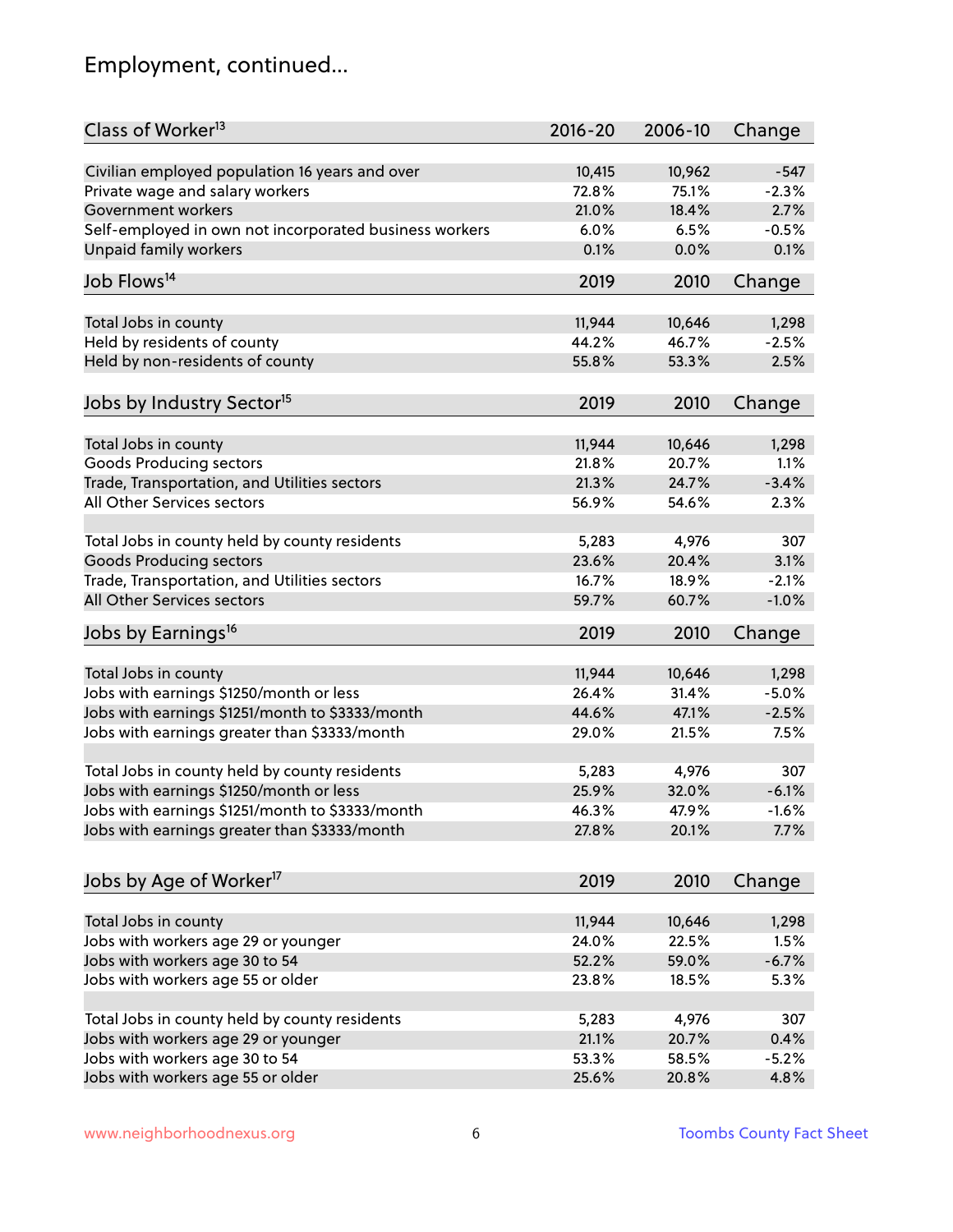#### Education

| Early Learning <sup>18</sup>                        |             |         | 2022      |
|-----------------------------------------------------|-------------|---------|-----------|
| Licensed Capacity of Early Learning Centers         |             |         | 1,154     |
| Licenced capacity per 1,000 children ages 0-4       |             |         | 617.4     |
|                                                     |             |         |           |
| School Enrollment <sup>19</sup>                     | 2022        | 2010    | Change    |
| <b>Enrolled in Public School</b>                    | 5,401       | 5,547   | $-146$    |
| White                                               | 46.2%       | 52.3%   | $-6.1%$   |
| <b>Black or African-American</b>                    | 31.5%       | 31.1%   | 0.3%      |
| Asian                                               | 0.5%        | 0.0%    | 0.5%      |
| Native American                                     | 0.2%        | 1.0%    | $-0.9%$   |
| Pacific Islander                                    | 0.0%        | 0.0%    | 0.0%      |
| <b>Biracial or Multi-Racial</b>                     | 4.3%        | 1.6%    | 2.7%      |
| Hispanic or Latino                                  | 17.4%       | 12.6%   | 4.7%      |
|                                                     |             |         |           |
| Georgia Milestones: 3rd Grade Reading <sup>20</sup> |             |         | 2019      |
| <b>Number of Students Tested</b>                    |             |         | 391       |
| Proficient or Distinguished                         |             |         | 38.9%     |
| Georgia Milestones: 8th Grade Math <sup>21</sup>    |             |         | 2019      |
| Number of Students Tested                           |             |         | 371       |
| Proficient or Distinguished                         |             |         | 25.3%     |
|                                                     |             |         |           |
| Graduation Rates <sup>22</sup>                      | 2021        | 2012    | Change    |
| Cohort                                              | 341         | 326     | 15        |
| <b>High School Graduation Rate</b>                  | 94.1%       | 70.2%   | 23.9%     |
|                                                     |             |         |           |
| Educational Attainment <sup>23</sup>                | $2016 - 20$ | 2006-10 | Change    |
|                                                     | 17,528      | 16,991  | 537*      |
| Population 25 years and over<br>Less than 9th grade | 7.6%        | 8.7%    | $-1.0%$   |
| 9th to 12th grade, no diploma                       | 8.8%        | 11.2%   | $-2.4%$   |
| High school graduate (includes equivalency)         | 36.1%       | 40.3%   | $-4.2%$ * |
| Some college, no degree                             | 23.0%       | 18.5%   | 4.5%*     |
| Associate's degree                                  | 7.9%        | 7.0%    | $0.9\%$   |
| Bachelor's degree                                   | 9.4%        | 8.9%    | 0.4%      |
| Graduate or professional degree                     | 7.2%        | 5.4%    | $1.8\%$ * |
|                                                     |             |         |           |
| Percent high school graduate or higher              | 83.5%       | 80.1%   | 3.4%      |
| Percent bachelor's degree or higher                 | 16.6%       | 14.3%   | 2.3%      |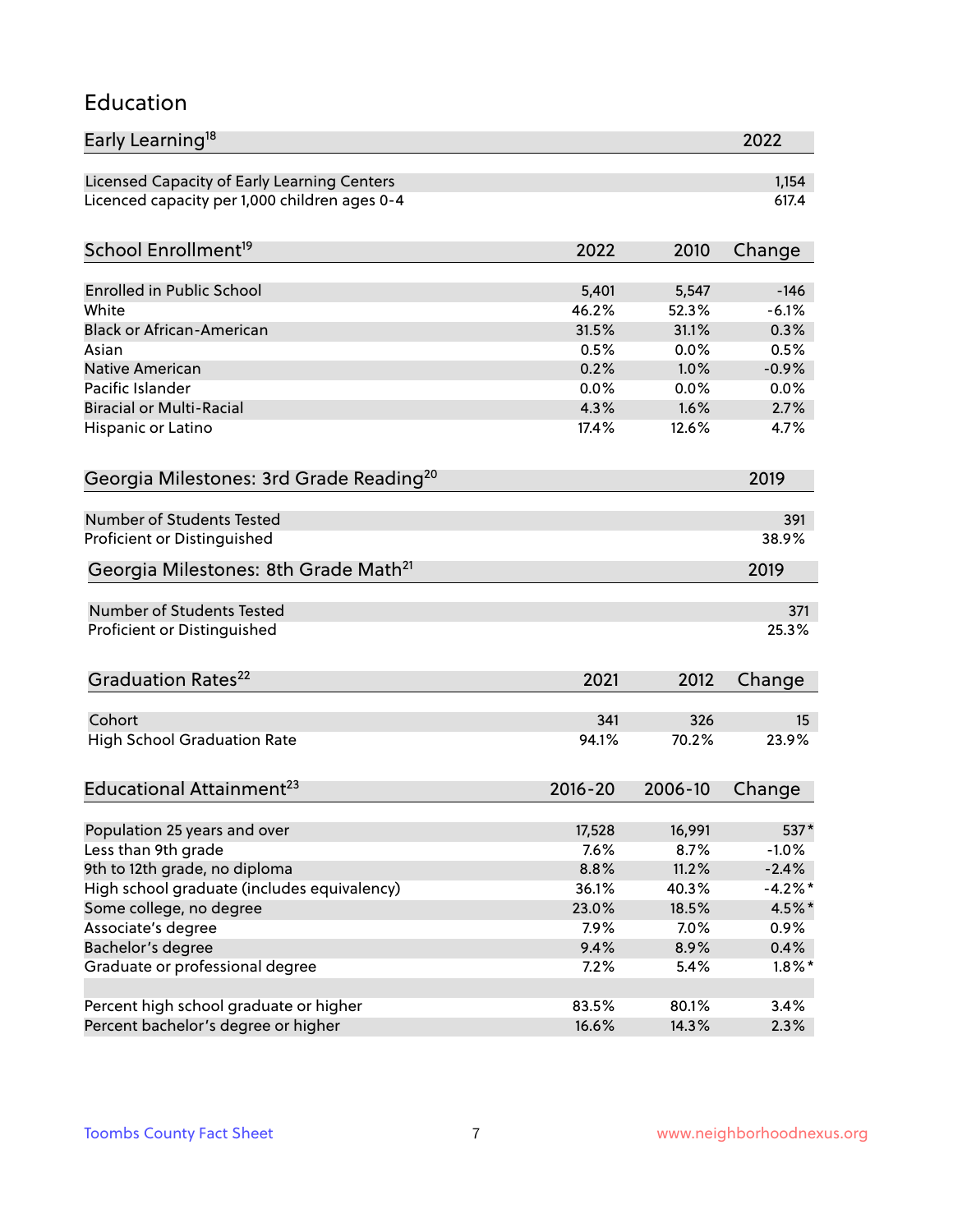### Housing

| Households by Type <sup>24</sup><br>2016-20<br>2006-10<br>Change       |                 |
|------------------------------------------------------------------------|-----------------|
|                                                                        |                 |
| <b>Total households</b><br>9,792<br>10,077                             | $-285$          |
| Family households (families)<br>66.0%<br>67.6%                         | $-1.6%$         |
| With own children under 18 years<br>25.8%<br>35.0%                     | $-9.2%$         |
| Married-couple family<br>46.2%<br>48.1%                                | $-1.9%$         |
| With own children of the householder under 18 years<br>16.9%<br>22.7%  | $-5.8\%$ *      |
| Male householder, no wife present, family<br>5.9%<br>4.5%              | $-1.3%$         |
| With own children of the householder under 18 years<br>1.7%<br>3.0%    | $-1.4%$         |
| Female householder, no husband present, family<br>15.2%<br>13.6%       | 1.6%            |
| With own children of the householder under 18 years<br>7.3%<br>9.3%    | $-2.1%$         |
| Nonfamily households<br>34.0%<br>32.4%                                 | 1.6%            |
| Householder living alone<br>29.3%<br>28.8%                             | 0.5%            |
| 65 years and over<br>14.5%<br>10.5%                                    | 4.0%*           |
| 33.1%<br>39.9%<br>Households with one or more people under 18 years    | $-6.9%$ *       |
| Households with one or more people 65 years and over<br>33.0%<br>24.0% | $9.1\%$ *       |
|                                                                        |                 |
| Average household size<br>2.71<br>2.64                                 | 0.08            |
| Average family size<br>3.39<br>3.25                                    | 0.14            |
| Housing Occupancy <sup>25</sup><br>2016-20<br>Change<br>2006-10        |                 |
|                                                                        |                 |
| Total housing units<br>12,232<br>12,105<br>80.1%<br>83.2%              | 127<br>$-3.2%$  |
| Occupied housing units                                                 |                 |
| Vacant housing units<br>16.8%<br>19.9%                                 | 3.2%            |
| 2.7<br>1.4<br>Homeowner vacancy rate                                   | 1.3             |
| 11.6<br>Rental vacancy rate<br>8.8                                     | $-2.7$          |
| Units in Structure <sup>26</sup><br>2016-20<br>2006-10<br>Change       |                 |
| 12,105<br>Total housing units<br>12,232                                | 127             |
| 1-unit, detached<br>63.1%<br>61.3%                                     | 1.8%            |
| 1-unit, attached<br>0.6%<br>0.3%                                       | 0.3%            |
| 5.5%<br>5.0%<br>2 units                                                | 0.5%            |
| 3 or 4 units<br>4.2%<br>4.5%                                           | $-0.3%$         |
| 5 to 9 units<br>3.5%<br>2.1%                                           | 1.3%            |
| 10 to 19 units<br>0.7%<br>1.1%<br>$-0.5%$                              |                 |
| 1.1%<br>20 or more units<br>0.7%                                       |                 |
|                                                                        |                 |
| Mobile home<br>21.0%<br>24.9%                                          | 0.3%<br>$-3.8%$ |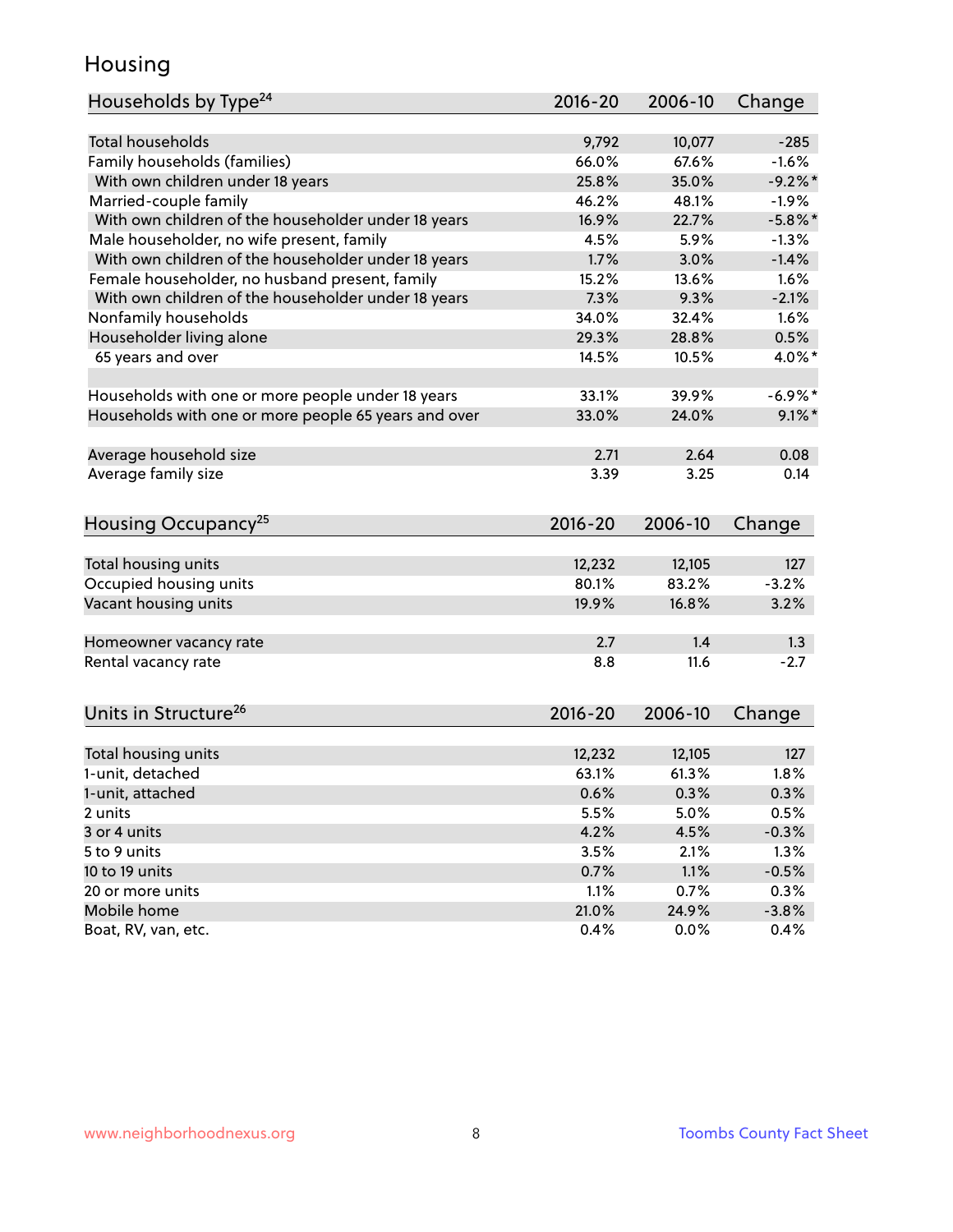# Housing, Continued...

| Year Structure Built <sup>27</sup>             | 2016-20     | 2006-10 | Change     |
|------------------------------------------------|-------------|---------|------------|
| Total housing units                            | 12,232      | 12,105  | 127        |
| Built 2014 or later                            | 1.2%        | (X)     | (X)        |
| Built 2010 to 2013                             | 1.6%        | (X)     | (X)        |
| Built 2000 to 2009                             | 9.8%        | 6.9%    | $2.9\%$ *  |
| Built 1990 to 1999                             | 19.5%       | 19.8%   | $-0.3%$    |
| Built 1980 to 1989                             | 19.6%       | 18.1%   | 1.5%       |
| Built 1970 to 1979                             | 17.5%       | 21.6%   | $-4.1\%$ * |
| Built 1960 to 1969                             | 11.8%       | 15.1%   | $-3.4%$    |
| Built 1950 to 1959                             | 6.1%        | 6.3%    | $-0.1%$    |
| Built 1940 to 1949                             | 4.0%        | 5.2%    | $-1.2%$    |
| Built 1939 or earlier                          | 8.8%        | 6.9%    | 1.9%       |
|                                                |             |         |            |
| Housing Tenure <sup>28</sup>                   | $2016 - 20$ | 2006-10 | Change     |
|                                                |             |         |            |
| Occupied housing units                         | 9,792       | 10,077  | $-285$     |
| Owner-occupied                                 | 62.7%       | 62.6%   | 0.0%       |
| Renter-occupied                                | 37.3%       | 37.4%   | $-0.0%$    |
| Average household size of owner-occupied unit  | 2.66        | 2.72    | $-0.06$    |
| Average household size of renter-occupied unit | 2.79        | 2.49    | $0.30*$    |
| Residence 1 Year Ago <sup>29</sup>             | 2016-20     | 2006-10 | Change     |
|                                                |             |         |            |
| Population 1 year and over                     | 26,569      | 26,611  | $-42$      |
| Same house                                     | 85.6%       | 90.7%   | $-5.1\%$ * |
| Different house in the U.S.                    | 14.4%       | 9.0%    | $5.4\%$ *  |
| Same county                                    | 6.3%        | 4.8%    | 1.4%       |
| Different county                               | 8.2%        | 4.2%    | 4.0%*      |
| Same state                                     | 5.6%        | 3.3%    | $2.2\%$ *  |
| Different state                                | 2.6%        | 0.9%    | $1.7\%$ *  |
| Abroad                                         | 0.0%        | 0.3%    | $-0.3%$    |
| Value of Housing Unit <sup>30</sup>            | $2016 - 20$ | 2006-10 | Change     |
|                                                |             |         |            |
| Owner-occupied units                           | 6,135       | 6,313   | $-178$     |
| Less than \$50,000                             | 21.6%       | 29.4%   | $-7.8\%$ * |
| \$50,000 to \$99,999                           | 29.2%       | 26.3%   | 2.9%       |
| \$100,000 to \$149,999                         | 20.3%       | 20.7%   | $-0.3%$    |
| \$150,000 to \$199,999                         | 12.3%       | 9.8%    | 2.5%       |
| \$200,000 to \$299,999                         | 11.2%       | 10.3%   | 1.0%       |
| \$300,000 to \$499,999                         | 5.4%        | 2.3%    | $3.1\%$ *  |
| \$500,000 to \$999,999                         | 0.0%        | 1.3%    | $-1.3%$ *  |
| \$1,000,000 or more                            | 0.0%        | 0.0%    | $0.0\%$    |
| Median (dollars)                               | 97,800      | 86,000  | 11,800*    |
| Mortgage Status <sup>31</sup>                  | $2016 - 20$ | 2006-10 | Change     |
| Owner-occupied units                           | 6,135       | 6,313   | $-178$     |
| Housing units with a mortgage                  | 46.7%       | 47.2%   | $-0.5%$    |
| Housing units without a mortgage               | 53.3%       | 52.8%   | 0.5%       |
|                                                |             |         |            |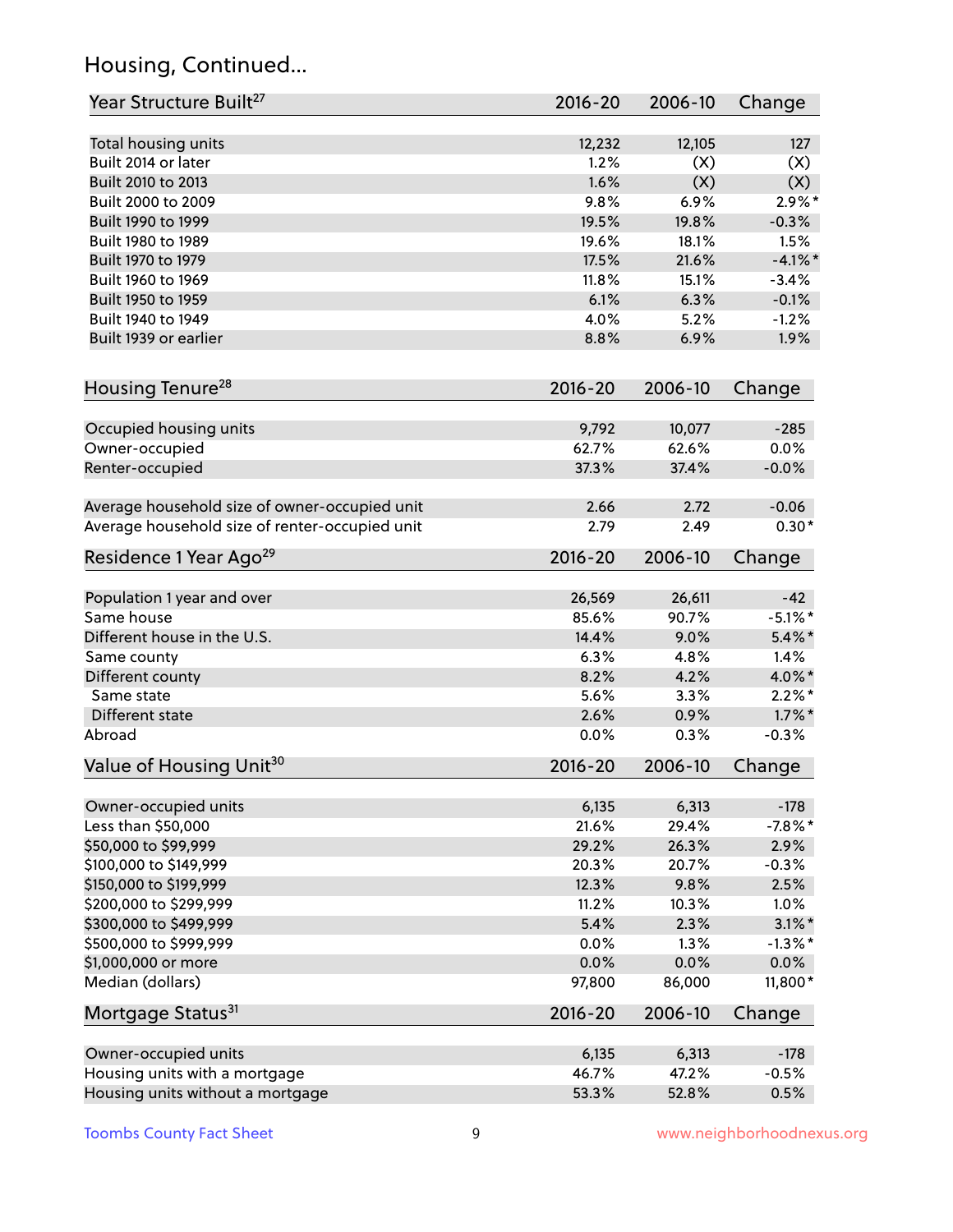# Housing, Continued...

| Selected Monthly Owner Costs <sup>32</sup>                                            | 2016-20     | 2006-10 | Change      |
|---------------------------------------------------------------------------------------|-------------|---------|-------------|
| Housing units with a mortgage                                                         | 2,864       | 2,978   | $-114$      |
| Less than \$300                                                                       | 0.3%        | 0.0%    | 0.3%        |
| \$300 to \$499                                                                        | 1.4%        | 7.3%    | $-5.8\%$ *  |
| \$500 to \$999                                                                        | 38.6%       | 53.0%   | $-14.4\%$ * |
| \$1,000 to \$1,499                                                                    | 44.1%       | 21.9%   | 22.1%*      |
| \$1,500 to \$1,999                                                                    | 10.1%       | 13.3%   | $-3.2%$     |
| \$2,000 to \$2,999                                                                    | 4.7%        | 4.6%    | 0.2%        |
| \$3,000 or more                                                                       | 0.8%        | 0.0%    | 0.8%        |
| Median (dollars)                                                                      | 1,072       | 910     | $162*$      |
|                                                                                       |             |         |             |
| Housing units without a mortgage                                                      | 3,271       | 3,335   | $-64$       |
| Less than \$150                                                                       | 0.8%        | 10.3%   | $-9.5%$ *   |
| \$150 to \$249                                                                        | 12.2%       | 30.7%   | $-18.6\%$ * |
| \$250 to \$349                                                                        | 32.3%       | 30.6%   | $1.8\%$     |
| \$350 to \$499                                                                        | 32.2%       | 17.5%   | 14.7%*      |
| \$500 to \$699                                                                        | 13.1%       | 8.0%    | $5.1\%$ *   |
| \$700 or more                                                                         | 9.4%        | 2.9%    | $6.5%$ *    |
| Median (dollars)                                                                      | 372         | 280     | $92*$       |
| Selected Monthly Owner Costs as a Percentage of<br>Household Income <sup>33</sup>     | $2016 - 20$ | 2006-10 | Change      |
| Housing units with a mortgage (excluding units where<br>SMOCAPI cannot be computed)   | 2,851       | 2,964   | $-113$      |
| Less than 20.0 percent                                                                | 47.7%       | 49.1%   | $-1.4%$     |
| 20.0 to 24.9 percent                                                                  | 9.3%        | 15.2%   | $-5.9%$     |
| 25.0 to 29.9 percent                                                                  | 7.2%        | 8.5%    | $-1.3%$     |
| 30.0 to 34.9 percent                                                                  | 10.9%       | 9.2%    | 1.8%        |
| 35.0 percent or more                                                                  | 24.9%       | 18.0%   | $6.9\%*$    |
| Not computed                                                                          | 13          | 14      | $-1$        |
| Housing unit without a mortgage (excluding units where<br>SMOCAPI cannot be computed) | 3,221       | 3,277   | $-56$       |
| Less than 10.0 percent                                                                | 46.8%       | 47.6%   | $-0.8%$     |
| 10.0 to 14.9 percent                                                                  | 20.3%       | 18.4%   | 1.9%        |
| 15.0 to 19.9 percent                                                                  | 11.5%       | 10.6%   | 0.8%        |
| 20.0 to 24.9 percent                                                                  | 5.2%        | 8.5%    | $-3.3%$     |
| 25.0 to 29.9 percent                                                                  | 2.0%        | 5.5%    | $-3.5%$     |
| 30.0 to 34.9 percent                                                                  | 2.1%        | $1.8\%$ | 0.3%        |
| 35.0 percent or more                                                                  | 12.0%       | 7.6%    | 4.4%*       |
| Not computed                                                                          | 50          | 58      | -8          |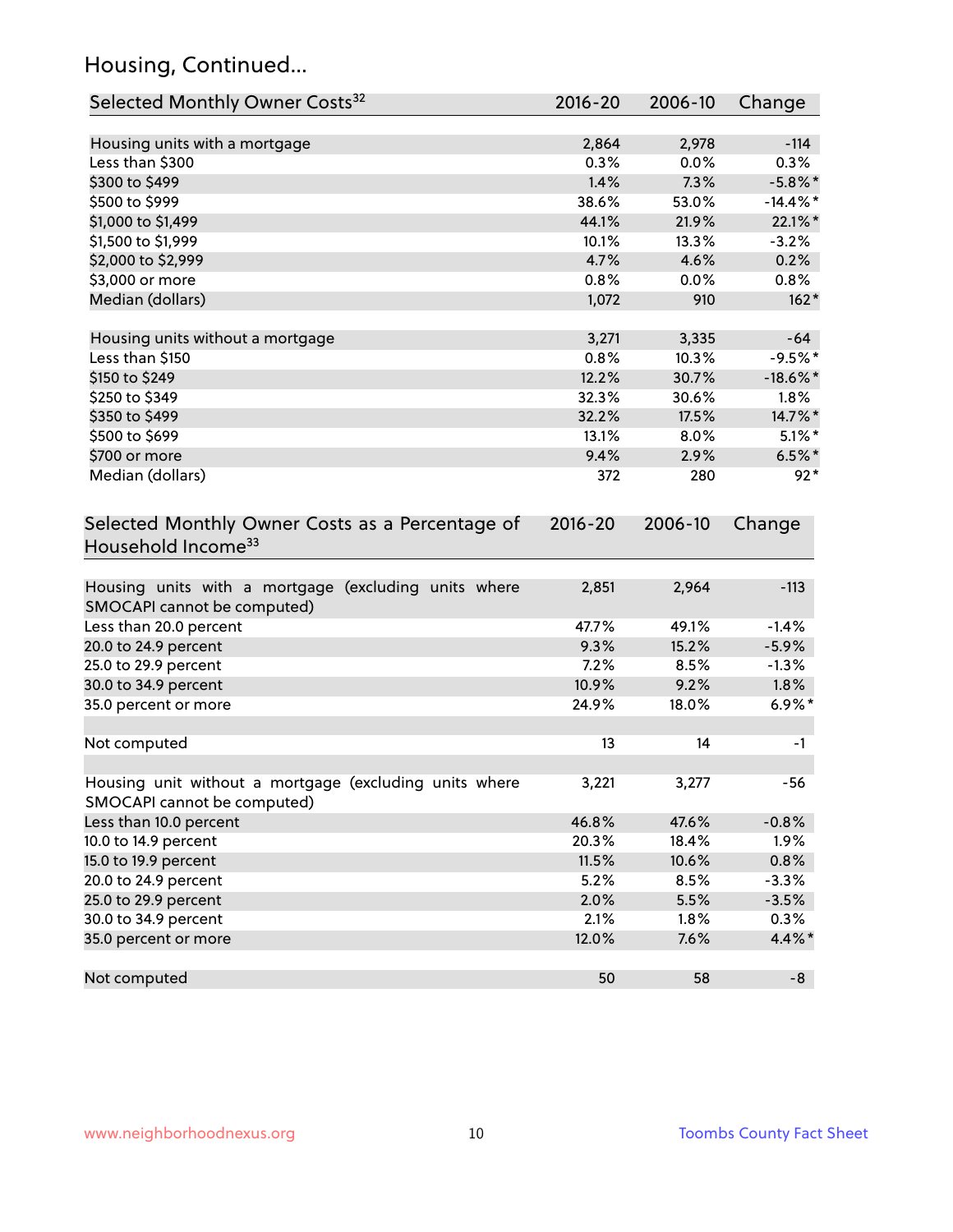#### Housing, Continued...

20.0 to 24.9 percent

35.0 percent or more

| Gross Rent <sup>34</sup>                                     | 2016-20     | 2006-10 | Change         |
|--------------------------------------------------------------|-------------|---------|----------------|
|                                                              |             |         |                |
| Occupied units paying rent                                   | 3,199       | 3,310   | $-111$         |
| Less than \$200                                              | 5.3%        | 5.6%    | $-0.2%$        |
| \$200 to \$499                                               | 30.2%       | 35.8%   | $-5.6%$        |
| \$500 to \$749                                               | 35.3%       | 41.5%   | $-6.1%$        |
| \$750 to \$999                                               | 19.2%       | 12.1%   | $7.1\%$ *      |
| \$1,000 to \$1,499                                           | $9.0\%$     | 4.7%    | 4.3%           |
| \$1,500 to \$1,999                                           | 0.9%        | 0.5%    | 0.5%           |
| \$2,000 or more                                              | 0.0%        | $0.0\%$ | $0.0\%$        |
| Median (dollars)                                             | 592         | 527     | $65*$          |
| No rent paid                                                 | 458         | 454     | $\overline{4}$ |
| Gross Rent as a Percentage of Household Income <sup>35</sup> | $2016 - 20$ | 2006-10 | Change         |
| Occupied units paying rent (excluding units where GRAPI      | 3,166       | 3,197   | $-31$          |
| cannot be computed)                                          |             |         |                |
| Less than 15.0 percent                                       | 31.2%       | 16.2%   | 15.0%*         |
| 15.0 to 19.9 percent                                         | 6.9%        | 9.2%    | $-2.3%$        |
| 20.0 to 24.9 percent                                         | 13.1%       | 12.1%   | $0.9\%$        |

25.0 to 29.9 percent 200 and 200 and 200 and 200 and 200 and 200 and 200 and 200 and 200 and 200 and 200 and 20 30.0 to 34.9 percent 10.9% 9.5% 1.4%

Not computed and the computed the computed computed and the computed computed computed and the computed computed  $491$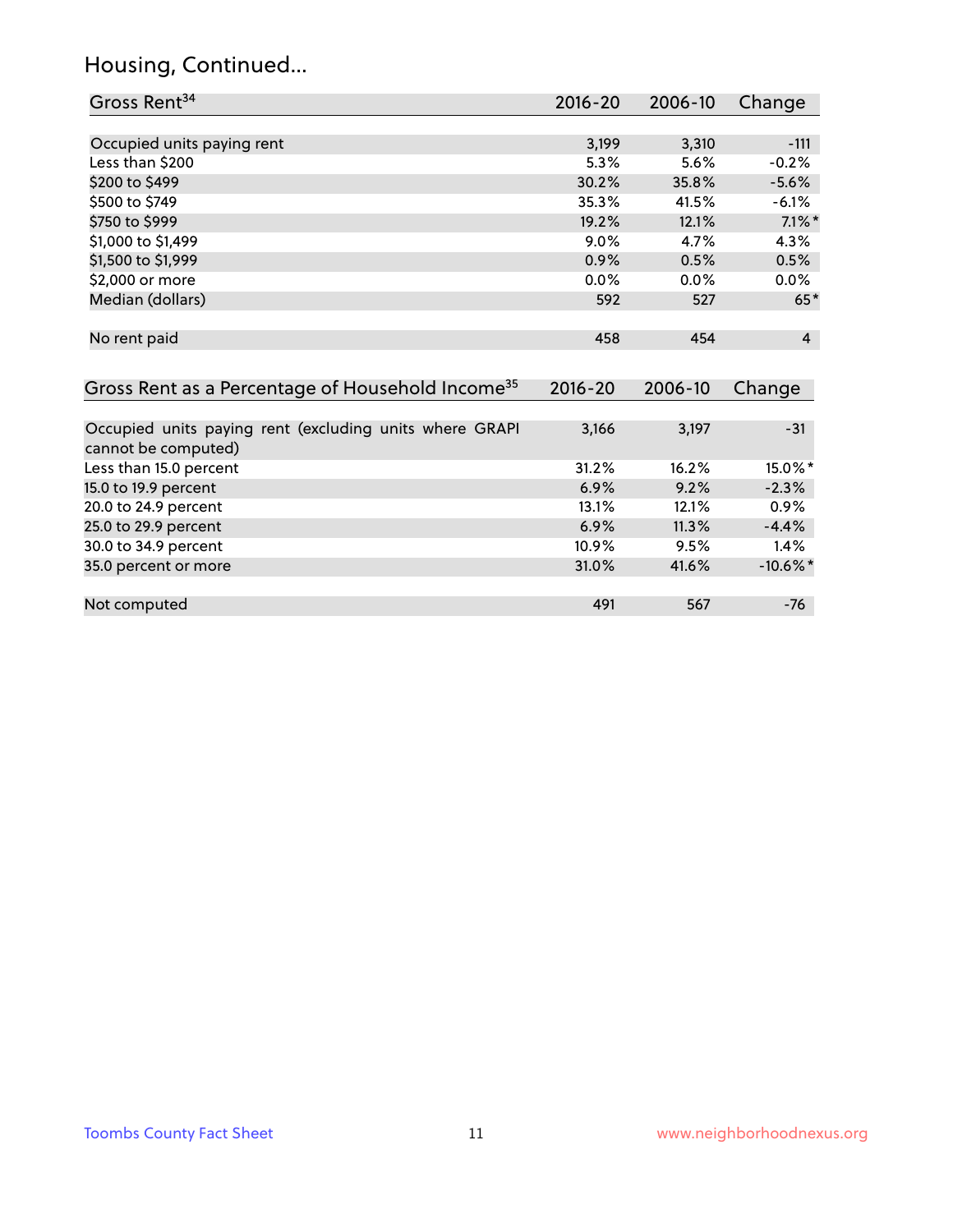# Community Involvement

| Voter Registration and Turnout <sup>36</sup> | 2020   |
|----------------------------------------------|--------|
|                                              |        |
| Active registered voters                     | 16.158 |
| Number voted in Presidential election        | 10,873 |
| Percent voted in Presidential election       | 67.3%  |

## Transportation

| Commuting to Work <sup>37</sup>           | 2016-20     | 2006-10 | Change               |
|-------------------------------------------|-------------|---------|----------------------|
|                                           |             |         |                      |
| Workers 16 years and over                 | 10,164      | 10,782  | $-618$               |
| Car, truck, or van - drove alone          | 84.1%       | 83.6%   | 0.5%                 |
| Car, truck, or van - carpooled            | 10.3%       | 9.5%    | 0.8%                 |
| Public transportation (excluding taxicab) | 0.3%        | 0.2%    | 0.1%                 |
| Walked                                    | 3.3%        | 2.4%    | 0.9%                 |
| Other means                               | $0.6\%$     | $3.0\%$ | $-2.5\%$ *           |
| Worked at home                            | 1.4%        | $1.3\%$ | 0.1%                 |
|                                           |             |         |                      |
| Mean travel time to work (minutes)        | 23.1        | 21.7    | 1.4                  |
|                                           |             |         |                      |
| Vehicles Available <sup>38</sup>          | $2016 - 20$ | 2006-10 | Change               |
|                                           |             |         |                      |
| Occupied housing units                    | 9,792       | 10,077  | $-285$               |
| No vehicles available                     | $8.0\%$     | 8.9%    | $-1.0%$              |
| 1 vehicle available                       | 37.5%       | 34.8%   | 2.7%                 |
| 2 vehicles available                      | 29.6%       | 36.1%   | $-6.5\%$ *           |
| 3 or more vehicles available              | 24.9%       | 20.2%   | $4.8\%$ <sup>*</sup> |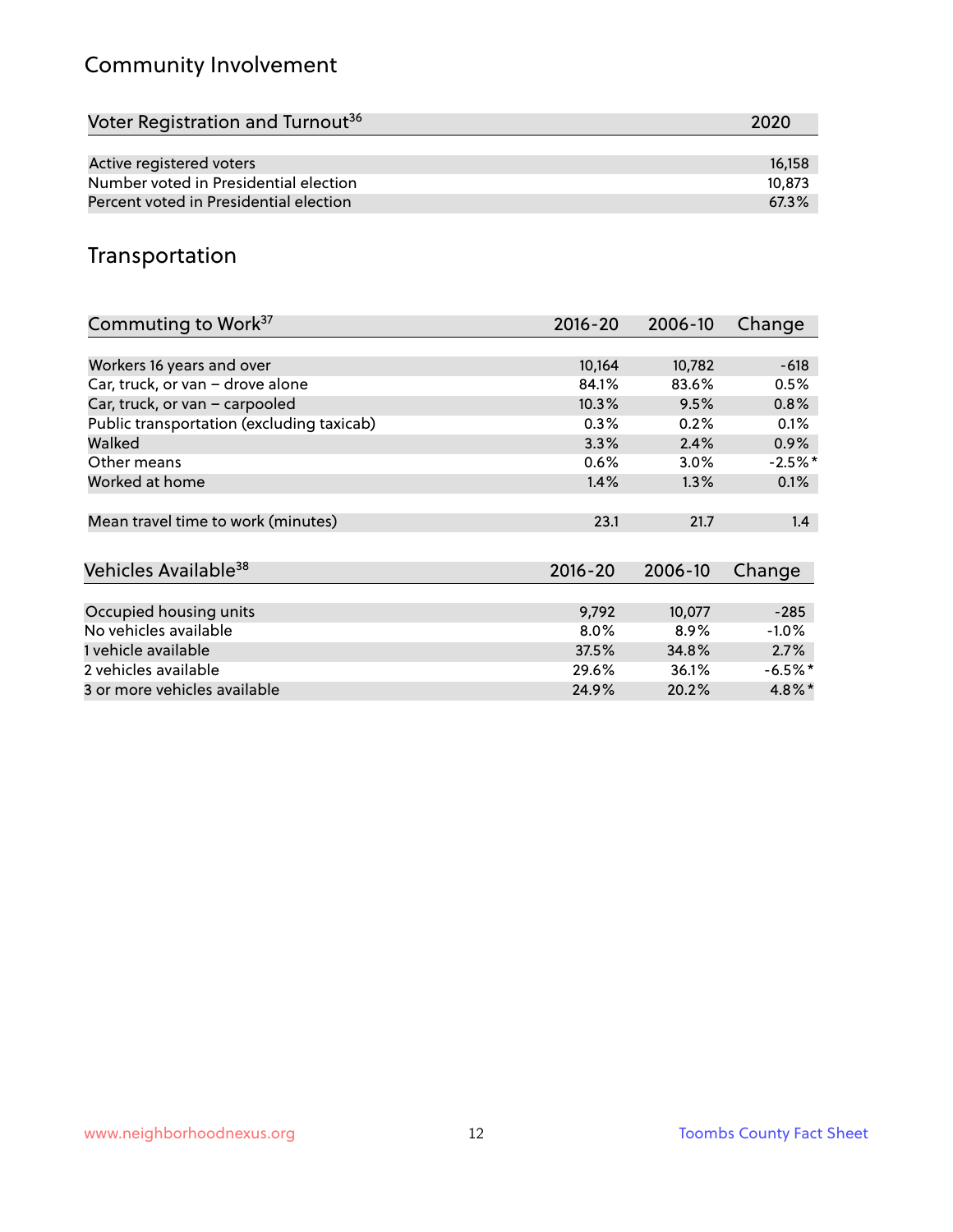#### Health

| Health Insurance coverage <sup>39</sup> | 2016-20 |
|-----------------------------------------|---------|
|-----------------------------------------|---------|

| Civilian Noninstitutionalized Population                | 26,688 |
|---------------------------------------------------------|--------|
| With health insurance coverage                          | 82.1%  |
| With private health insurance coverage                  | 48.0%  |
| With public health coverage                             | 46.8%  |
| No health insurance coverage                            | 17.9%  |
| Civilian Noninstitutionalized Population Under 19 years | 7,419  |
| No health insurance coverage                            | 7.3%   |
| Civilian Noninstitutionalized Population 19 to 64 years | 15,065 |
| In labor force:                                         | 10,451 |
| Employed:                                               | 9,700  |
| With health insurance coverage                          | 75.1%  |
| With private health insurance coverage                  | 18.6%  |
| With public coverage                                    | 8.1%   |
| No health insurance coverage                            | 24.9%  |
| Unemployed:                                             | 751    |
| With health insurance coverage                          | 23.6%  |
| With private health insurance coverage                  | 18.6%  |
| With public coverage                                    | 4.9%   |
| No health insurance coverage                            | 76.4%  |
| Not in labor force:                                     | 4,614  |
| With health insurance coverage                          | 73.3%  |
| With private health insurance coverage                  | 33.9%  |
| With public coverage                                    | 49.8%  |
| No health insurance coverage                            | 26.7%  |

| <b>Health Factors</b> | <b>Most Recent</b> |
|-----------------------|--------------------|
|                       |                    |

| Premature Death (YPLL before age 75 per 100,000 population, age-adjusted) <sup>40</sup> | 11,330.4 |
|-----------------------------------------------------------------------------------------|----------|
| Average number of Physically Unhealthy Days <sup>41</sup>                               | 5.3      |
| Average number of Mentally Unhealthy Days <sup>42</sup>                                 | 5.8      |
| Low Birthweight Births <sup>43</sup>                                                    | 11.1%    |
| Diabetes Prevalence <sup>44</sup>                                                       | 14.0%    |
| HIV Prevalence (per 100,000 population) <sup>45</sup>                                   | 398.9    |
| Rate, Deduplicated ER Visits for Asthma, Ages 0-17 <sup>46</sup>                        | 771.7    |